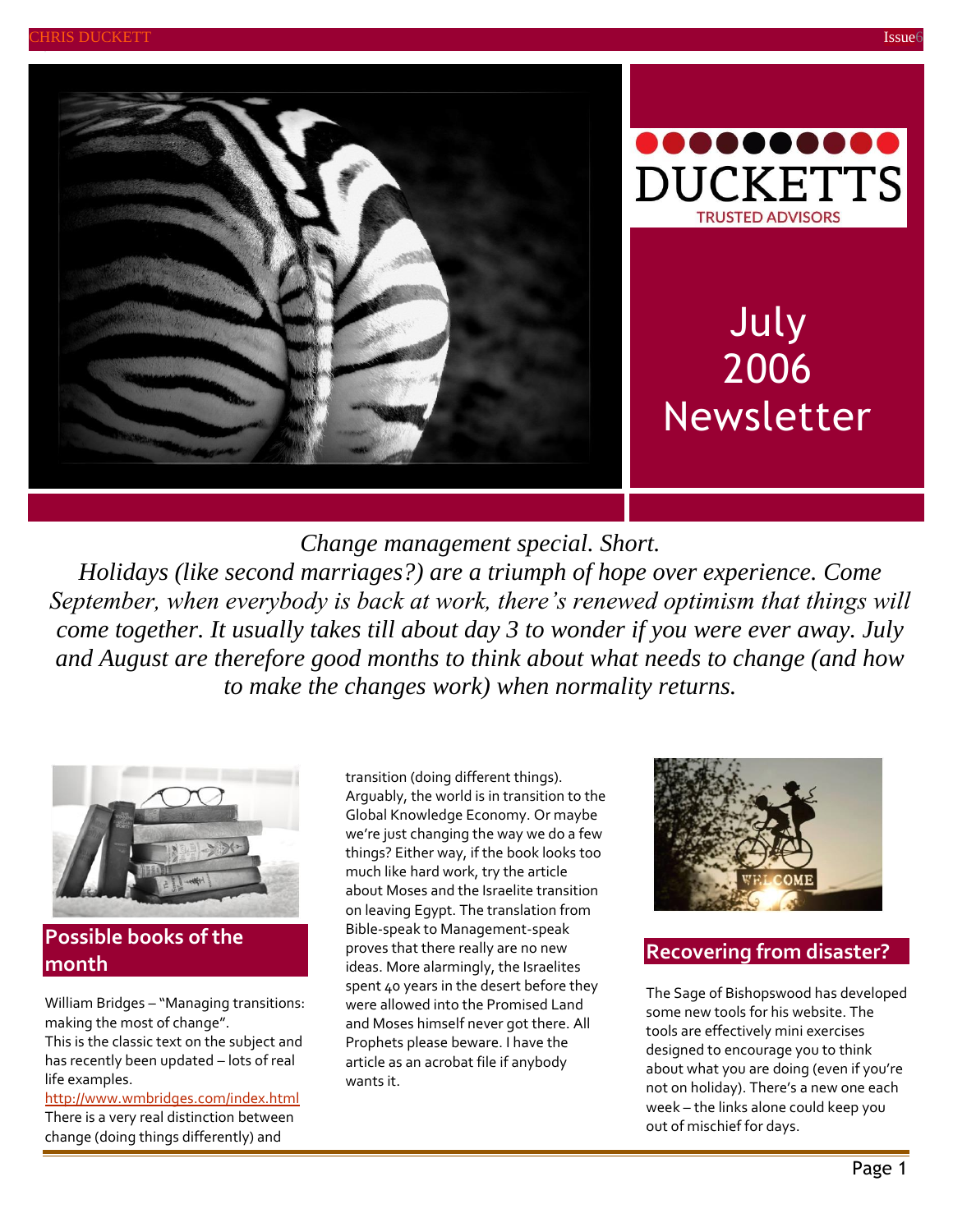#### <http://www.thestrengthscompany.com/>



#### **Herding cats**

If I'm feeling professionally dispirited (not unusual), I generally head for the Trusted Advisor website. I can usually find something to help get the latest idiotic issue into perspective. So, I picked on an article discussing leadership in the service industry. Most of the management literature talks about big leaders having big visions. [Very close to megalomania?] Everybody would laugh if I harped on about being Number One in all markets. We work (one way or another) in fragmented service industries; (client) service is what we do and it's all about leading by example and getting the right people with the right attitudes doing the right thing. Pretty much like herding cats?

[http://www.trustedadvisor.com/articles.](http://www.trustedadvisor.com/articles.html) [html](http://www.trustedadvisor.com/articles.html)

#### **Salesmen are go**

Given that we routinely work for organisations that struggle with salesmen, I felt obliged to read the Harvard Business Review double issue on the subject. To my delight/surprise, I came across a remarkably straightforward article on the subject. The gist of the thinking is that you can manage salesmen for results or for activity, but never for both. In other words, experienced (good) salesmen will live or die by their commission. They don't need to be managed: just left to get on with it. By contrast, management tendency is to set targets (number of cold calls, for example) and monitor performance. On the basis that activity produces results, if you know what activity is being undertaken, you know what result will emerge. In the real world, the 2 approaches get muddled and all sorts of dysfunctional things happen. We frequently get asked about reward schemes: make sure you understand what sort of sales force you really have/want before you go down this route. And, read the article.

#### **Tax returns are go (too)**

Some real news: Lord Carter suggested moving the tax return filing deadlines and promptly disappeared to Australia to avoid the furore. He's now had to change his mind (like everything else in the budget) and the new suggestion is an October deadline for manual returns and a January deadline for electronic ones. Why did he bother? Christmas is cancelled again.

#### **Tricks of the trade**

The new Home Secretary has promised to revamp the Home Office in 100 days. Politics aside, can any one person really make much difference in 100 days? Well, apparently Napoleon escaped from Elba, took charge of France and lost at

Waterloo in this time frame. Whilst this particular snippet of information is of dubious relevance, it did allow The Times to run an interview with a successful businessman (Sir Gerry Robinson of BSkyB, Granada et al) and ask him what he would do. The answer is an amazingly succinct analysis of how to run any organisation:

- Decide what needs to be done and in what order
- Allocate tasks to people
- Have a meeting every week to review progress and set next week's objectives

So, what's the problem? Read the article yourself on

[http://www.timesonline.co.uk/article/0,,](http://www.timesonline.co.uk/article/0,,7-2266992.html) [7-2266992.html](http://www.timesonline.co.uk/article/0,,7-2266992.html)

#### **Lessons on the web**

The print media are determined to make best use of the web and there are a number of subscriber services where you can access the wisdom of well known business people. The Telegraph runs such a service on

[www.telegraph.50lessons.com.](http://www.telegraph.50lessons.com/) I

suggest that the real value is created by taking generic solutions (there are no new ideas in business) and applying them (with intelligence) to your particular circumstances. Then tweaking the plan when it doesn't quite work first time. Maybe not as sexy as a web interview, but a lot more effective?

#### **Disclaimer**

"Extreme laziness may have a medical basis, says a group of high-profile Australian scientists, describing a new condition called **'motivational deficiency disorder'** (MoDeD). The condition is claimed to affect up to one in five Australians and is characterized by overwhelming and debilitating apathy."

benefit gets coded out, so it's usually a nasty shock when the tax catches up with you.